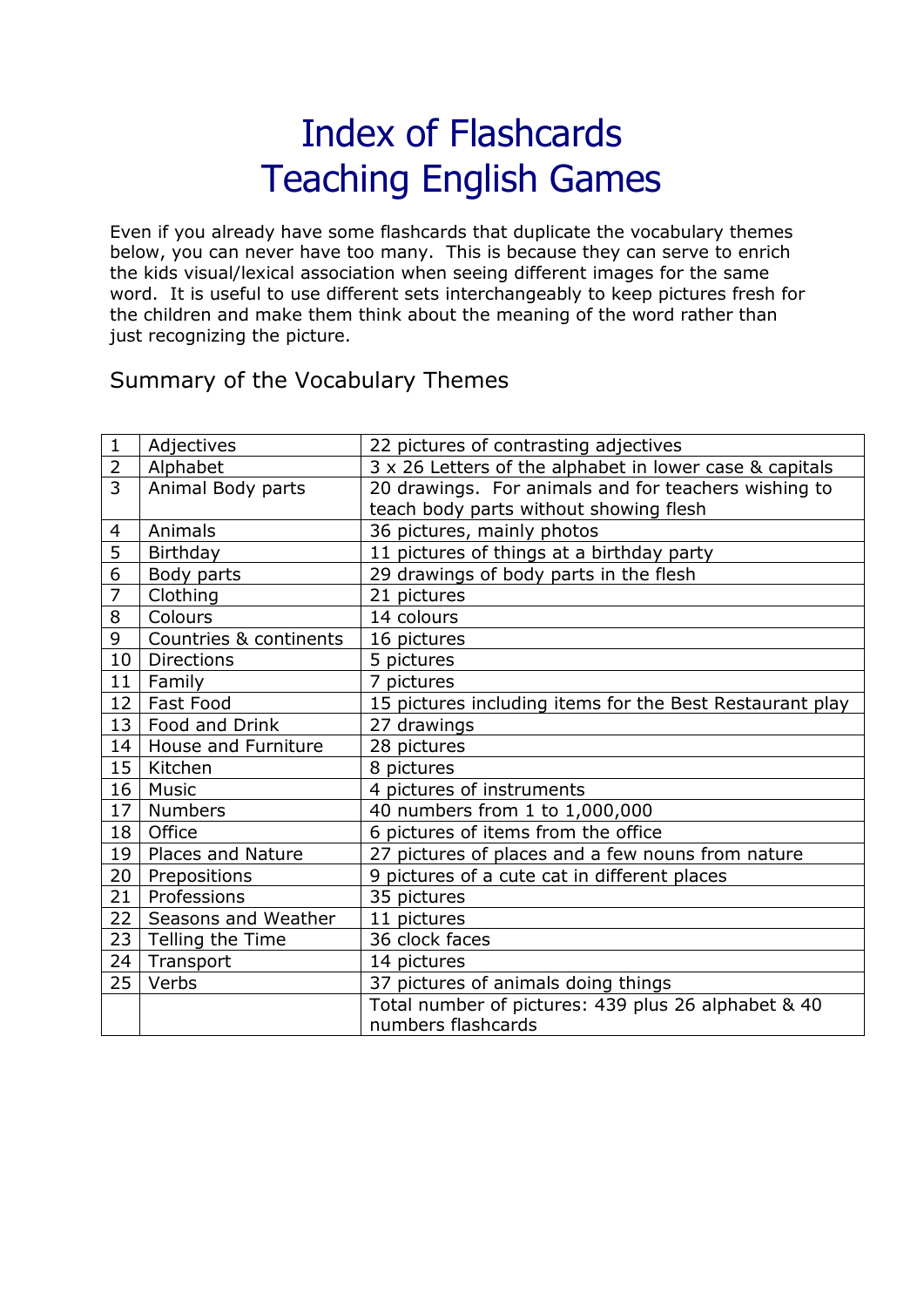## Detailed List of all the Flashcards

| $\mathbf{1}$   | Adjectives                        | Angry, big, bored, clean, cold, dirty, excited, fat, happy,                                                     |
|----------------|-----------------------------------|-----------------------------------------------------------------------------------------------------------------|
|                |                                   | hot, hungry, noisy, old, quiet, sad, short, small, tall,                                                        |
|                |                                   | thin, thirsty, tired, young                                                                                     |
| $\overline{2}$ | Alphabet                          | A to Z in A5, in A4 and a to z in small size                                                                    |
| 3              | Animal Body parts                 | Arm, back, chest, claws, feathers, fur, head, hoof,                                                             |
|                |                                   | knee, leg, mane, neck, paw, scales, shoulder, skin,                                                             |
|                |                                   | stomach, tail, trunk, wings                                                                                     |
| $\overline{4}$ | Animals                           | Alligator, bear, bird, camel, cat, chicken, cows, deer,                                                         |
|                |                                   | dog, duck, elephant, fish (singular), fish (plural), flies,                                                     |
|                |                                   | fly, giraffe, gorilla, hippo, horse, horses, insects,                                                           |
|                |                                   | kangaroo, kitten, lion, lions, monkey, pig, puppy,                                                              |
|                |                                   | rabbit, rabbits, rhino, sheep (lambs), snake, tiger,                                                            |
|                |                                   | tigers, zebra                                                                                                   |
| 5              | Birthday                          | Ball, balloons, birthday cake, birthday party, bubble,                                                          |
|                |                                   | card game, doll, game, gift, magician, presents                                                                 |
| 6              | Body parts                        | Ankle, arm, back, body, chest, chin, ear, eye, eyebrow,                                                         |
|                |                                   | face, feet, finger, foot, hair, hand, head, knee,                                                               |
|                |                                   | knuckles, leg, lips, mouth, nail, neck, nose, shoulders,                                                        |
| $\overline{7}$ | Clothing                          | stomach, teeth, toe, wrist<br>Bag, boots, coat, dress, gloves, hat, jacket,                                     |
|                |                                   | jumper/pullover/sweater, keys, nappies, purse, scarf,                                                           |
|                |                                   | shirt, shoes, shorts, skirt, socks, sunglasses, swim suit,                                                      |
|                |                                   | trousers (pants in US), T-shirt                                                                                 |
| 8              | Colours                           | Beige, black, blue, brown, cream, green, grey, orange,                                                          |
|                |                                   | pink, purple, red, turquoise, white, yellow                                                                     |
| 9              | <b>Continents &amp; Countries</b> | Continents: Africa, Antartica, Asia, Australia, Europe,                                                         |
|                |                                   | North America, South America                                                                                    |
|                |                                   | Countries: Australia, Canada, France, Great Britain,                                                            |
|                |                                   | Italy, Mexico, Spain, United States of America, World                                                           |
|                |                                   | map                                                                                                             |
| 10             | Directions                        | Left, right, straight on, go, stop                                                                              |
| 11             | Family                            | Dad or father, mum or mother, granny or grandmother,                                                            |
|                |                                   | grandpa or grandfather, sister, brother, baby. Use also                                                         |
|                |                                   | for son, daughter, aunt, uncle, cousin                                                                          |
| 12             | Fast Food                         | Bill, chips, chocolate cake, coke or soda, fly soup,                                                            |
|                |                                   | hamburger, hotdog, ice cream, menu, milkshake, pizza,                                                           |
|                |                                   | popcorn, shopping trolley, waiter, worm paté (for play                                                          |
|                | Food and Drink                    | The Best Restaurant)                                                                                            |
| 13             |                                   | Apple, bananas, bread, butter, cakes, sweets, carrot,<br>cheese, chicken, chocolate, coffee, eggs, fish, flour, |
|                |                                   | fruits, meat, milk, orange juice, pasta or spaghetti,                                                           |
|                |                                   | peas, rice, salad, soup, sugar, tea, vegetables, water                                                          |
| 14             | House and Furniture               | Armchair, bath, bathroom, bed, bedroom, chair, chest                                                            |
|                |                                   | of drawers, chest, cushion, desk, door, furniture,                                                              |
|                |                                   | garden, hall, kitchen, lamp, living room, mirror, room,                                                         |
|                |                                   | shelves, shower, sink, sofa, stairs, table, television,                                                         |
|                |                                   | wardrobe, window                                                                                                |
| 15             | Kitchen                           | Bowl, cup, fork, glasses, knife, plate, spoon, to pour                                                          |
|                |                                   | (for play 'Let's Make a Cake')                                                                                  |